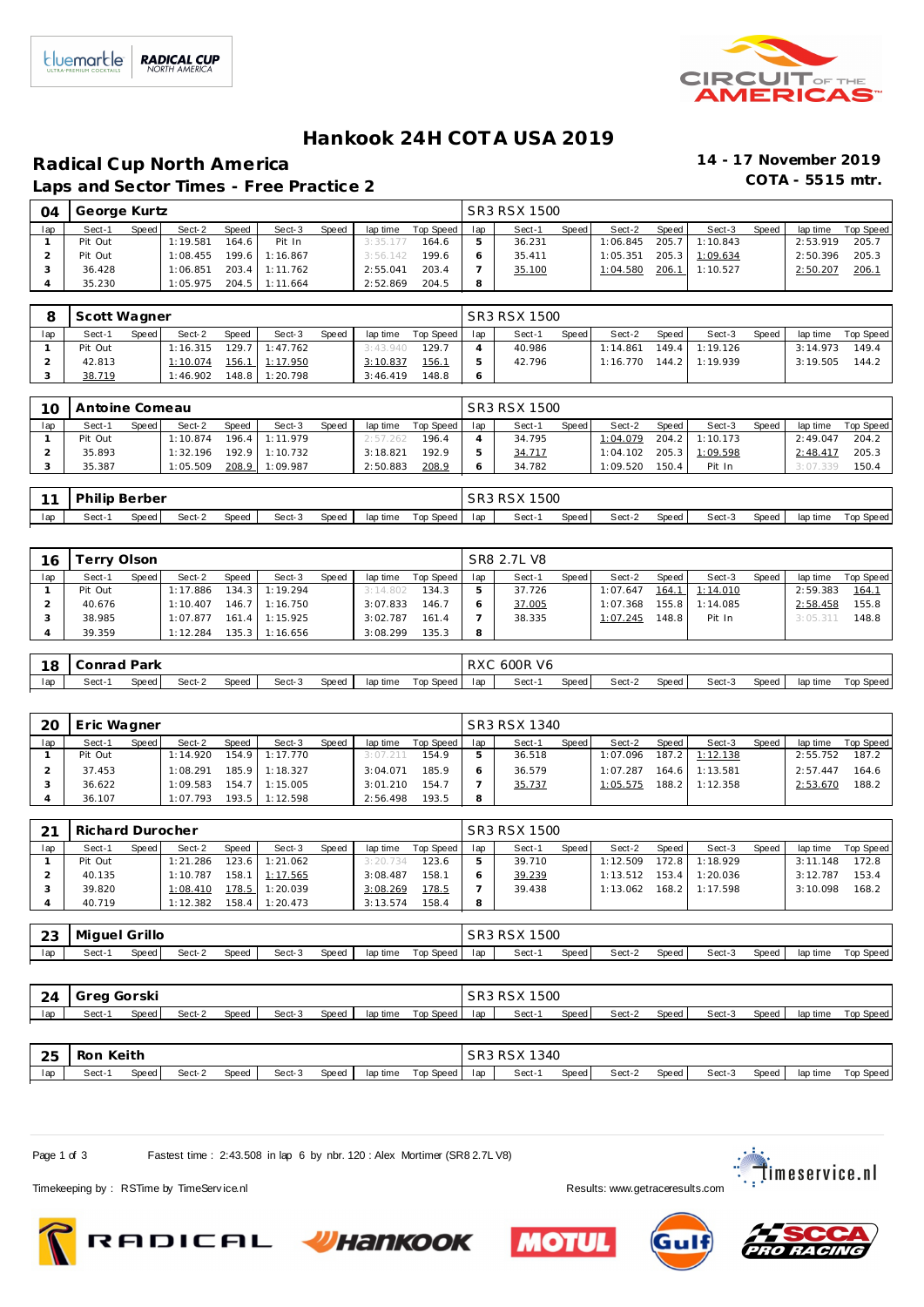

### **Hankook 24H COT A USA 2019**

# **Radical Cup North America 14 - 17 November 2019**

Laps and Sector Times - Free Practice 2

| Sect-1  | Sect-2   | <b>Speed</b>            | Sect-3 | Speed                                                                  | lap time |       | lap      | Sect-1    | Speed | Sect-2       | Speed | Sect-3   | Speed                            | lap time | Top Speed |
|---------|----------|-------------------------|--------|------------------------------------------------------------------------|----------|-------|----------|-----------|-------|--------------|-------|----------|----------------------------------|----------|-----------|
| Pit Out | 1:08.991 |                         |        |                                                                        |          | 158.8 |          | 35.093    |       | 1:03.740     |       | 1:10.516 |                                  | 2:49.349 | 204.2     |
| 35.856  | 1:07.277 |                         |        |                                                                        | 2:53.138 | 181.2 |          | 35.622    |       | 1:03.967     |       | 1:09.124 |                                  | 2:48.713 | 203.8     |
| 36.051  | 1:04.846 |                         |        |                                                                        | 2:56.824 | 178.2 |          | 34.786    |       | 1:03.379     |       |          |                                  | 2:46.581 | 201.      |
| 36.672  | 1:04.027 |                         |        |                                                                        | 2:50.764 | 192.5 | 8        |           |       |              |       |          |                                  |          |           |
|         |          | Gustavo Rafols<br>Speed |        | 158.8 1:12.802<br>181.2 1:10.005<br>178.2 1:15.927<br>$192.5$ 1:10.065 |          |       | 2:54.396 | Top Speed |       | SR3 RSX 1500 |       |          | 204.2<br>203.8<br>201.1 1:08.416 |          |           |

| Top Speed<br>lap time | lap | Sect-1 |       |          |       |          |                                             |          |           |
|-----------------------|-----|--------|-------|----------|-------|----------|---------------------------------------------|----------|-----------|
|                       |     |        | Speed | Sect-2   | Speed | Sect-3   | <b>Speed</b>                                | lap time | Top Speed |
| 137.8<br>3:22.189     |     | 43.839 |       | 1:10.799 |       |          |                                             | 3:11.855 | 144.4     |
| 152.5<br>3:14.386     |     | 40.111 |       | 1:10.632 |       |          |                                             | 3:08.465 | 160.0     |
| 3:15.406<br>148.4     |     | 40.590 |       | 1:10.416 |       | 1:18.071 |                                             | 3:09.077 | 153.6     |
| 3:13.694<br>156.5     |     |        |       |          |       |          |                                             |          |           |
|                       |     |        |       |          |       |          | $144.4$ 1:17.217<br>160.0 1:17.722<br>153.6 |          |           |

| - 36 | ,I Charlie Ferer |       |        |       |        |       |          |           |     | RXC 600R V6 |       |        |       |        |       |          |           |
|------|------------------|-------|--------|-------|--------|-------|----------|-----------|-----|-------------|-------|--------|-------|--------|-------|----------|-----------|
| lap  | Sect-            | Speed | Sect-2 | Speed | Sect-3 | Speed | lap time | Top Speed | lap | Sect-1      | Speed | Sect-2 | Speed | Sect-3 | Speed | lap time | Top Speed |

| -39 | Brandon Davis |       |          |       |                |       |          |             |     | SR3 RS 1340 |       |          |       |                  |       |          |           |
|-----|---------------|-------|----------|-------|----------------|-------|----------|-------------|-----|-------------|-------|----------|-------|------------------|-------|----------|-----------|
| lap | Sect-1        | Speed | Sect-2   | Speed | Sect-3         | Speed | lap time | Top Speed I | lap | Sect-1      | Speed | Sect-2   | Speed | Sect-3           | Speed | lap time | Top Speed |
|     | Pit Out       |       | 1:13.575 | 172.0 | 1:19.272       |       | 3:10.538 | 172.0       |     | 38.752      |       | 1:09.517 |       | $190.5$ 1:13.364 |       | 3:01.633 | 190.5     |
|     | 37.749        |       | 1:18.205 |       | 190.8 1:16.987 |       | 3:12.941 | 190.8       |     | 37.704      |       | 1:10.708 | 162.4 | 1:17.801         |       | 3:06.213 | 162.4     |
|     | 39.234        |       | 1:14.213 |       | 192.2 1:15.906 |       | 3:09.353 | 192.2       |     | 38.050      |       | 1:10.605 |       | 142.5 1:15.485   |       | 3:04.140 | 142.5     |
|     | 41.361        |       | 1:11.107 | 190.1 | 1:24.498       |       | 3:16.966 | 190.1       |     |             |       |          |       |                  |       |          |           |

| 48  | Jordan Missig |       |          |              |        |       |          |           |     | SR3 RSX 1500 |       |          |       |        |       |          |           |
|-----|---------------|-------|----------|--------------|--------|-------|----------|-----------|-----|--------------|-------|----------|-------|--------|-------|----------|-----------|
| lap | Sect-1        | Speed | Sect-2   | <b>Speed</b> | Sect-3 | Speed | lap time | Top Speed | lap | Sect-1       | Speed | Sect-2   | Speed | Sect-3 | Speed | lap time | Top Speed |
|     | Pit Out       |       | 1:11.865 | 158.4        | Pit In |       | 3:00.204 | 158.4     |     | Pit Out      |       | 1:06.032 | 162.9 | Pit In |       | 3:45.36  | 162.9     |
|     | Pit Out       |       | 1:07.386 | 166.7        | Pit In |       | 3:47.674 | 166.      |     |              |       |          |       |        |       |          |           |

| 53 <sub>1</sub> | l Rilev Dickinson |       |        |       |        |       |                          | SR8 2.7L V8 |       |        |       |        |       |                    |
|-----------------|-------------------|-------|--------|-------|--------|-------|--------------------------|-------------|-------|--------|-------|--------|-------|--------------------|
| lap             | Sect-1            | Speed | Sect-2 | Speed | Sect-3 | Speed | lap time Top Speed   lap | Sect-1      | Speed | Sect-2 | Speed | Sect-3 | Speed | lap time Top Speed |

|     | Mike Anzaldi |       |          |       |                  |       |          |           |     | SR3 RSX 1340 |       |          |       |          |        |          |           |
|-----|--------------|-------|----------|-------|------------------|-------|----------|-----------|-----|--------------|-------|----------|-------|----------|--------|----------|-----------|
| lap | Sect-1       | Speed | Sect-2   | Speed | Sect-3           | Speed | lap time | Top Speed | lap | Sect-1       | Speed | Sect-2   | Speed | Sect-3   | Speed, | lap time | Top Speed |
|     | Pit Out      |       | 1:19.128 |       | $166.4$ 1:20.843 |       | 3:18.701 | 166.4     |     | 37.403       |       | 1:08.519 | 172.5 | 1:15.602 |        | 3:01.524 | 172.5     |
|     | 39.839       |       | 1:10.595 |       | 186.9 1:16.762   |       | 3:07.196 | 186.9     |     | 39.530       |       | 1:08.017 | 193.5 | 1:14.527 |        | 3:02.074 | 193.5     |
|     | 38.176       |       | 1:08.623 |       | $186.2$ 1:15.714 |       | 3:02.513 | 186.2     |     | 39.310       |       | 1:13.018 | 192.9 | 1:15.129 |        | 3:07.457 | 192.9     |
|     | 38.834       |       | 1:12.930 |       | 186.9 1:15.738   |       | 3:07.502 | 186.9     | 8   |              |       |          |       |          |        |          |           |

| 63  | Jim Booth   |       |          |       |                |       |          |           |     | SR8 2.7L V8 |       |                  |       |                |       |          |           |
|-----|-------------|-------|----------|-------|----------------|-------|----------|-----------|-----|-------------|-------|------------------|-------|----------------|-------|----------|-----------|
| lap | Sect-1      | Speed | Sect-2   | Speed | Sect-3         | Speed | lap time | Top Speed | lap | Sect-1      | Speed | Sect-2           | Speed | Sect-3         | Speed | lap time | Top Speed |
|     | Pit Out     |       | 1:09.079 |       | 154.5 1:12.276 |       | 2:54.645 | 154.5     |     | Pit Out     |       | $1:02.185$ 216.0 |       | Pit In         |       | 4:27.630 | 216.0     |
|     | 34.797      |       | 1:13.104 |       | 191.8 1:09.614 |       | 2:57.515 | 191.8     |     | Pit Out     |       | 1:07.285         |       | 208.5 1:09.171 |       | 4:29.659 | 208.5     |
|     | 35.176      |       | 1:02.817 | 191.2 | Pit In         |       | 2:55.855 | 191.2     | 6   | 34.009      |       | 1:02.160         |       | 215.1 1:07.361 |       | 2:43.530 | 215.1     |
|     |             |       |          |       |                |       |          |           |     |             |       |                  |       |                |       |          |           |
| 64  | Judd Miller |       |          |       |                |       |          |           |     | SR8 2.71 V8 |       |                  |       |                |       |          |           |

|     | U4 TVUU IVIITUT |       |        |       |        |       |          |                 | $U = 1$ |       |        |       |        |        |          |                  |
|-----|-----------------|-------|--------|-------|--------|-------|----------|-----------------|---------|-------|--------|-------|--------|--------|----------|------------------|
| lap | Sect-           | Speed | Sect-2 | Speed | Sect-3 | Speed | lap time | Top Speed   lap | Sect-1  | Speed | Sect-2 | Speed | Sect-3 | Speed. | lap time | <b>Top Speed</b> |
|     |                 |       |        |       |        |       |          |                 |         |       |        |       |        |        |          |                  |

| 66  | Will Lin      |       |          |       |          |       |          |           |     | SR8 2.7L V8  |       |          |       |                |       |          |           |
|-----|---------------|-------|----------|-------|----------|-------|----------|-----------|-----|--------------|-------|----------|-------|----------------|-------|----------|-----------|
| lap | Sect-1        | Speed | Sect-2   | Speed | Sect-3   | Speed | lap time | Top Speed | lap | Sect-1       | Speed | Sect-2   | Speed | Sect-3         | Speed | lap time | Top Speed |
|     | Pit Out       |       | :13.089  | 158.4 | 1:17.538 |       | 3:07.661 | 158.4     |     | 40.155       |       | 1:07.783 | 168.2 | 1:15.753       |       | 3:03.691 | 168.2     |
|     | 40.905        |       | 1:11.115 | 29.7  | 1:21.126 |       | 3:13.146 | 129.7     | ь.  | 36.446       |       | 1:07.151 | 161.4 | 1:16.203       |       | 2:59.800 | 161.4     |
|     | 38.280        |       | :08.508  | 179.7 | 1:32.895 |       | 3:19.683 | 179.1     |     | 36.384       |       | 1:07.888 |       | 186.2 1:15.411 |       | 2:59.683 | 186.2     |
|     |               |       |          |       |          |       |          |           |     |              |       |          |       |                |       |          |           |
| 73  | Kevin Poitras |       |          |       |          |       |          |           |     | SR3 RSX 1340 |       |          |       |                |       |          |           |
| lap | Sect-1        | Speed | Sect-2   | Speed | Sect-3   | Speed | lap time | Top Speed | lap | Sect-1       | Speed | Sect-2   | Speed | Sect-3         | Speed | lap time | Top Speed |

Page 2 of 3 Fastest time : 2:43.508 in lap 6 by nbr. 120 : Alex Mortimer (SR8 2.7L V8)

.<br>. timeservice.nl

Timekeeping by : RSTime by TimeServ ice.nl **Results:** WWW.getraceresults.com